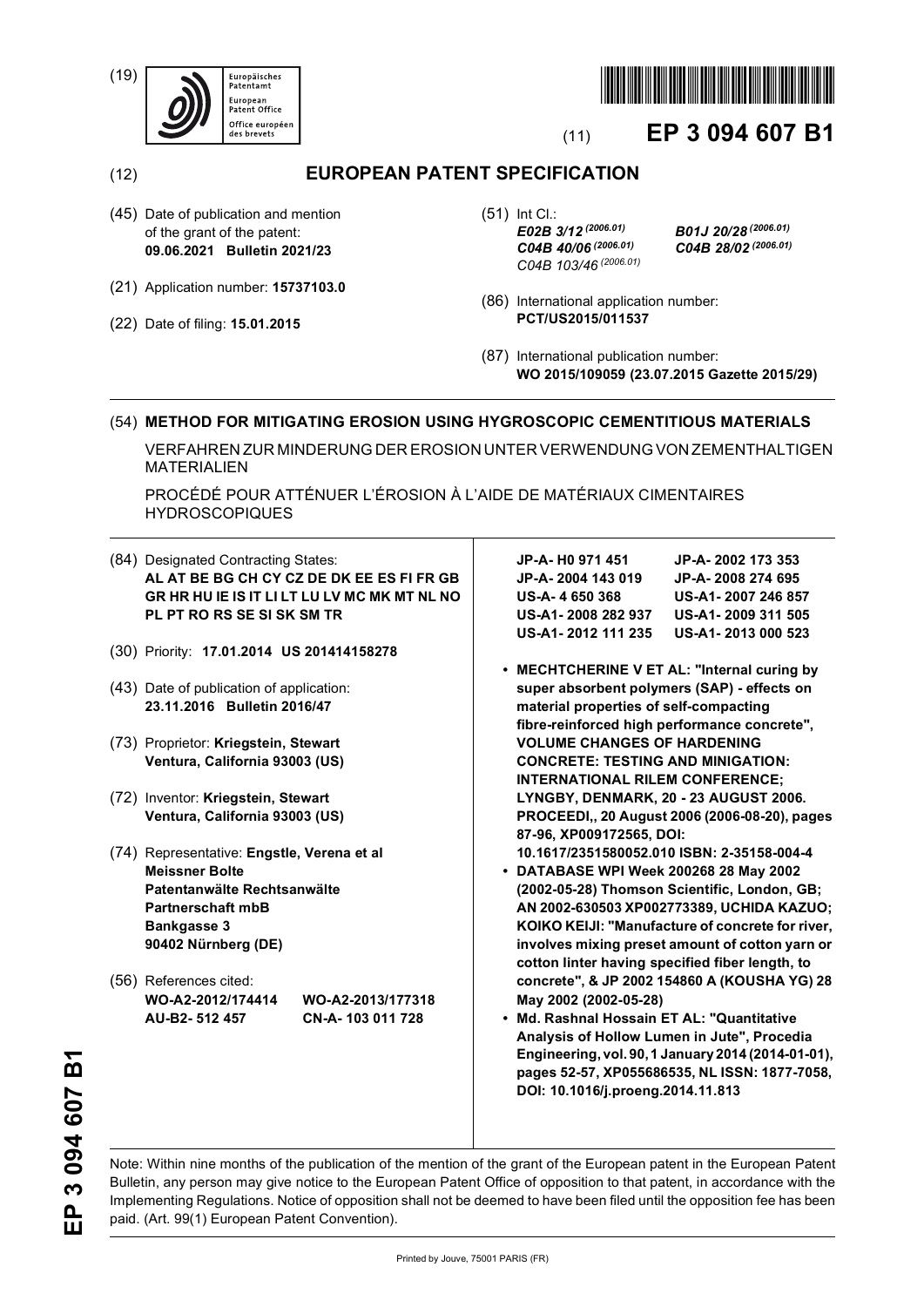*10*

*15*

*20*

*25*

*30*

*45*

### **Description**

#### Technical Field

**[0001]** The present disclosure is directed to a method for mitigating erosion by using a hygroscopic cementitious material.

### **Background**

**[0002]** Cementitious materials such as, for example, concrete are used in a wide variety of building applications. Cementitious materials may be used in applications involving contact with running or rising water such as, for example, locations on or near coastlines or areas subject to flooding. These locations may experience erosion such as, for example, the erosion of soil and erosion that affects the integrity of structural substructures.

**[0003]** One patent application that describes cementitious materials that may be used in applications involving fluid such as flooding water is U.S. Patent Application No. 2013/0098271 (the '271 patent application) to Eberwein et al., published on April 25, 2013. The '271 patent application discloses dry mortar mixtures including copolymers that absorb water during hydration to optimize water-cement values. The copolymers of the '271 patent application contribute to a sufficiently high water absorption capacity in aqueous systems being attained such as, for example, in the hydraulic setting of a cementitious mixture. However, the copolymers of the cementitious material of the '271 patent application apparently absorb significant water only during hydration. Therefore, the '271 patent application does not disclose a material that may absorb and re-absorb liquid such as, for example, water during conditions such as flooding. Therefore, the copolymers included in the cementitious materials disclosed in the '271 patent application do not provide additional protection for mitigating erosion at a location subject to flooding.

**[0004]** Document US 4,650,368 A discloses a flood water containment system comprising concrete and an absorbent material supplied in bags, which are placed in a way as to provide for a flood water containment barrier. **[0005]** The present disclosure is directed to overcoming one or more of the shortcomings set forth above.

### Summary of the Disclosure

**[0006]** The present invention is directed to a method for mitigating erosion at a location subject to flooding according to claim 1. The method includes providing a nonmixing, dry cementitious material, the cementitious material including an absorbing material. The method also includes absorbing a fluid into the absorbing material during hydration of the cementitious material. The method further includes retaining the fluid in the absorbing material after hydration of the cementitious material.

**[0007]** The concrete material includes a super-absorb-

ent material dispersed throughout the concrete material and an aggregate material. The super-absorbent material includes a plurality of passageways extending through the concrete material, and the super-absorbent material is more absorbent than the aggregate material.

#### Brief Description of the Drawings

### **[0008]**

Fig. 1 is a schematic illustration of an exemplary hygroscopic material;

Fig. 2 is another schematic illustration of an exemplary hygroscopic material;

Fig. 3 is another schematic illustration of an exemplary hygroscopic material;

Fig. 4 is another schematic illustration of an exemplary hygroscopic material;

Fig. 5 is another schematic illustration of an exemplary hygroscopic material;

Fig. 6 is a schematic illustration of an exemplary erosion mitigation system; and

Fig. 7 is a flow chart of an exemplary disclosed method.

#### Detailed Description

**[0009]** The object of the present invention is to provide for a method for mitigating erosion at a location subject to flooding according to claim 1.

**[0010]** Fig. 1 illustrates an exemplary hygroscopic material 10. Hygroscopic material 10 is a cementitious composition. For example, hygroscopic material 10 may be concrete. It is also contemplated that hygroscopic mate-

*35* rial 10 may be any other suitable composition for use in structural applications such as, for example, a mortar composition. Hygroscopic material 10 includes an absorbing material 15.

*40* **[0011]** Hygroscopic material 10 may be mixed material (non-claimed embodiment). Hygroscopic material 10 is a non-mixing material that is laid out dry during construction. Hygroscopic material 10 may be placed in any suitable method such as, for example, in a single layer 20 or in multiple layers 20 as illustrated in Fig. 1. Hygroscopic

*50* material 10 may be a mixed cementitious material (nonclaimed embodiment) including water such as, for example, mixed concrete. Hygroscopic material 10 is a nonmixing cementitious material such as, for example, nonmixing concrete. Hygroscopic material 10 is a dry material. Hygroscopic material 10 includes binder such as, for

*55* example, cement such as Portland cement. The binder may be a rapid setting cement binder. Hygroscopic material 10 includes aggregates such as, for example, sand and/or rock (as further described below). Hygroscopic material 10 may further include admixtures that improve the characteristics of the mix and of absorbing material 15 such as, for example, plasticizers, accelerating concrete admixtures, water-reducing admixtures, shrinkage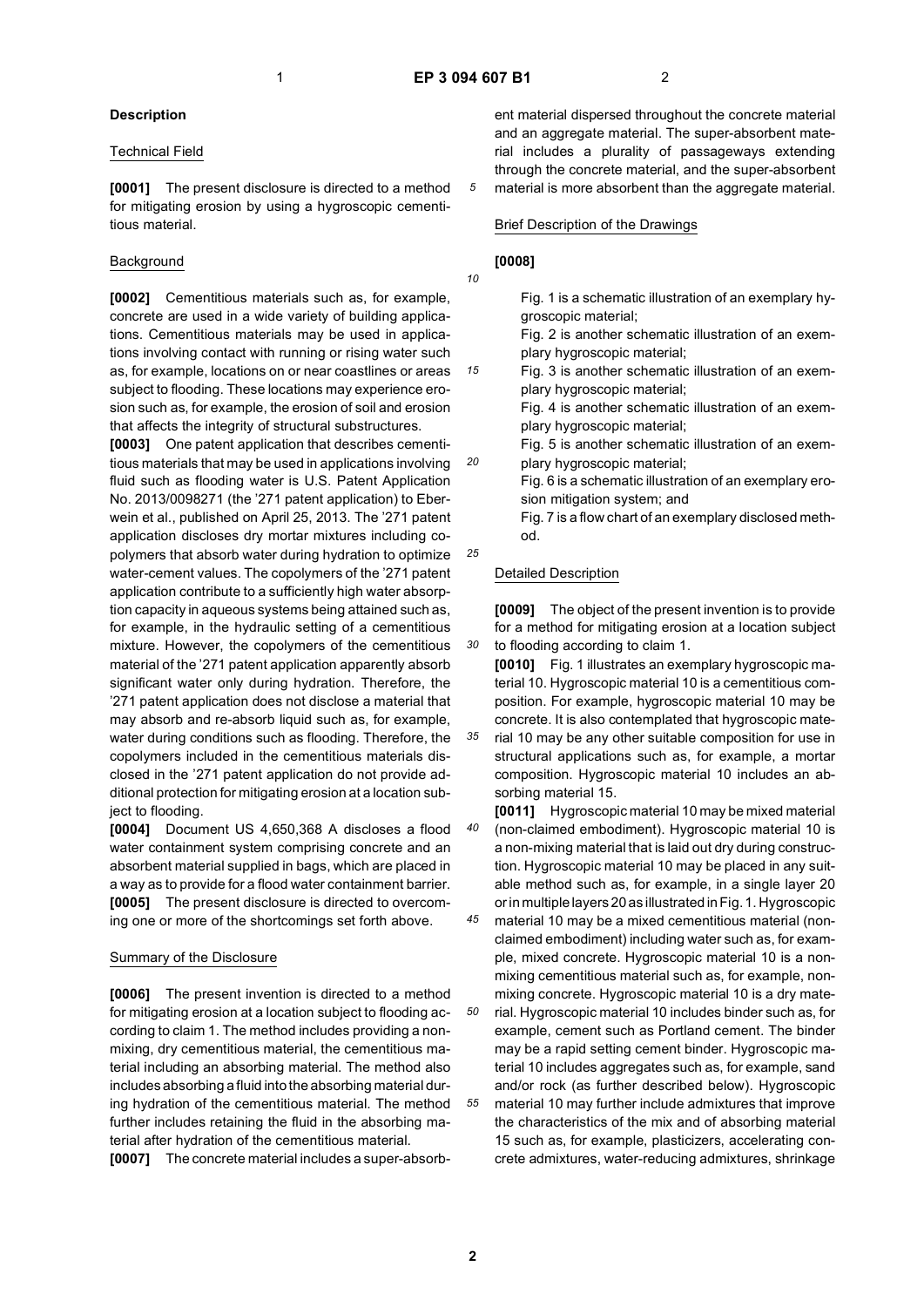reducing admixtures, set retarding admixtures, and/or admixtures for air entrainment. Hygroscopic material 10 may also include admixtures that increase a volume of absorbing material 15 and/or other elements disposed in hygroscopic material 10.

**[0012]** Hygroscopic material 10 may be mass concrete that does not contain reinforcement. It is also contemplated that hygroscopic material 10 may be other types of concrete such as, for example, unreinforced concrete. For example, hygroscopic material 10 may be unreinforced mass concrete. Hygroscopic material 10 may also be reinforced concrete that is reinforced with any suitable reinforcing material. For example, hygroscopic material 10 may be concrete that is reinforced with any suitable non-corroding reinforcement such as, for example, fiberglass reinforcement, and/or carbon fiber reinforcement. Also, for example, hygroscopic material 10 may be concrete that is reinforced with any suitable metallic reinforcement such as, for example, reinforcing bars, mesh reinforcement, and/or metal wire reinforcement.

**[0013]** Absorbing material 15 is fully incorporated throughout hygroscopic material 10. As illustrated in Fig. 1, absorbing material 15 is disposed within hygroscopic material 10. Absorbing material 15 is a super-absorbent material that absorbs a greater amount of fluid than coarse or fine aggregate material used in cementitious materials. For example, absorbing material 15 is a superabsorbent material that absorbs a greater amount of fluid than a coarse aggregate for concrete (e.g., gravel and/or crushed stone having a diameter, for example, of between about 3/8" and about 1 1/2") or a fine aggregate for concrete (e.g., sand and/or crushed stone having a diameter, for example, small enough to pass through a 3/8" sieve). Thus, absorbing material 15 is a super-absorbent material that is more absorbent than coarse or fine aggregate material used in cementitious materials of hygroscopic material 10 such as, for example, a coarse aggregate for concrete or a fine aggregate for concrete. The super-absorbent material is a plurality of tubularshaped fibers. Absorbing material 15 may include a super-absorbent material that is natural and/or synthetic absorbent material. For example, absorbing material 15 may include a super-absorbent material that is a natural and/or synthetic fiber. Absorbing material 15 may include a super-absorbent material that is a fiber material such as, for example, cellulose fibers, cotton, and/or paper. Absorbing material 15 may include a super-absorbent material that is a nano structure for absorbing a fluid such as, for example, nanotubes. Absorbing material 15 may include a super-absorbent material that is any suitable micro-size material for absorbing water in a cementitious composition.

**[0014]** Absorbing material 15 may both absorb and release a fluid, thereby affecting a weight (e.g., weight = m\*g, where w is weight, m is mass, and g is the acceleration of gravity; sometimes referred to by one of ordinary skill in the art as "relative weight to mass" or as "mass") of hygroscopic material 10. The weight of hygroscopic

material 10 increases as a fluid is absorbed into absorbing material 15. The weight of hygroscopic material 10 decreases as a fluid is removed from absorbing material 15. Absorbing material 15 may absorb a fluid, hold the

*5* fluid for a time period, and then release some or all of the fluid following the time period. The time period may be any suitable time period such as, for example, a few minutes, a few hours, a few days, or a few months. Absorbing material 15 may thereby temporarily absorb a

*10* fluid. It is also contemplated that absorbing material 15 may permanently absorb some or all of a fluid. **[0015]** Hygroscopic material 10 may be exposed to a fluid 25, as illustrated in Fig. 2. Fluid 25 may be any suitable liquid or gas such as, for example, water or water

*15* vapor. Fluid 25 may be rain water. Fluid 25 may also be a liquid mist applied to a surface 30 of hygroscopic material 10. For example, fluid 25 may be a light mist of water applied to any portion of surface 30 of hygroscopic material 10 following a placement of hygroscopic material

*20* 10. Surface 30 may be an entire surface area of hygroscopic material 10. It is also contemplated that fluid 25 may be any other material such as, for example, a compound for use in construction. Fluid 25 may come into contact with some or all portions of surface 30.

*25* **[0016]** Hygroscopic material 10 may be placed using a formwork 28, as illustrated in Fig. 1 (non-claimed embodiment). Formwork 28 may be any suitable formwork for forming cementitious material such as, for example, wooden formwork utilizing mechanical fasteners, an-

*30* chors, and/or form restraints. For example, when hygroscopic material 10 is a mixed cementitious material, formwork 28 may be a fully anchored and fastened wooden formwork.

*35* **[0017]** When hygroscopic material 10 is a non-mixing cementitious material, formwork 28 may be subjected to relatively less hydrostatic pressure as compared to mixed cementitious materials. Therefore, in the case that hygroscopic material 10 is a non-mix cementitious material, formwork 28 may require relatively less anchoring and/or

*40* form restraints because relatively less hydrostatic pressure may be exerted on formwork 28.

**[0018]** Hygroscopic material 10 may be placed, with or without formwork 28, by any suitable method. For example, hygroscopic material 10 may be placed dry as non-

*45* mixing cementitious material with or without formwork 28, placed as a mix with formwork 28 (e.g., poured), placed as a wet mix without formwork 28 (e.g., placed as shotcrete), and/or placed as a dry mix without formwork 28 (e.g., placed as dry mix shotcrete).

*50 55* **[0019]** As illustrated in Fig. 2, fluid 25 may contact a portion 35 of surface 30. Portion 35 may cover some or all of surface 30 of hygroscopic material 10, and may extend only to a small depth within hygroscopic material 10. For example, portion 35 may extend only a fraction of an inch (e.g., between about 1/8" and about 3/4") within hygroscopic material 10. When hygroscopic material 10 is a non-mixing cementitious material, portion 35 may undergo hydration after being contacted by fluid 25.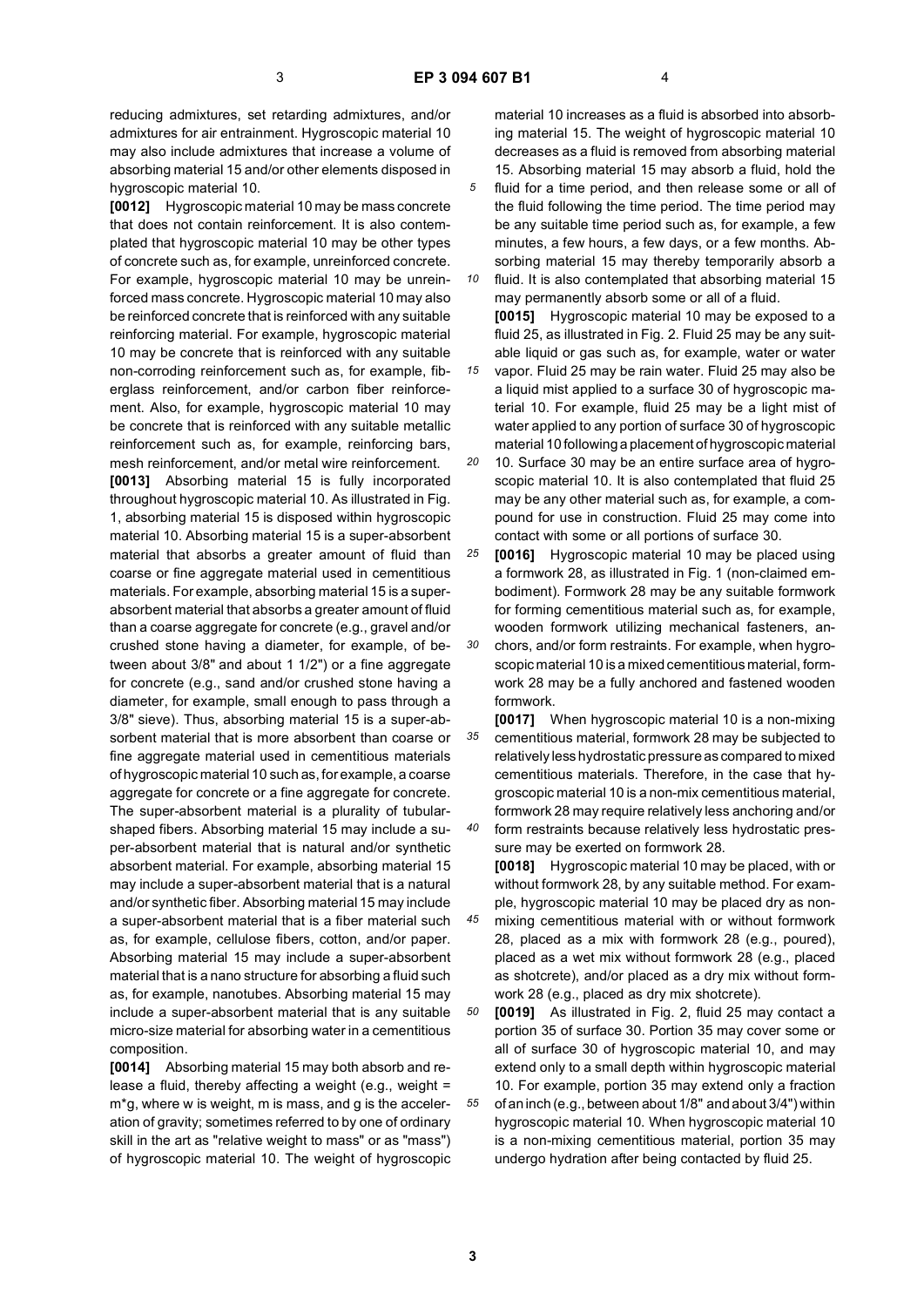*10*

**[0020]** Combining fluid 25 with cementitious material of hygroscopic material 10 forms a cement paste by a process of hydration. During hydration, the cement paste cements together and fills voids between the aggregate, absorbing material 15, and other elements of hygroscopic material 10 described above. The hydration process involves numerous different chemical reactions that may occur simultaneously and/or in succession. Hydration causes the components of hygroscopic material 10 described above to bond together to form a solid matrix. After undergoing hydration, hygroscopic material 10 becomes a solid, hydrated or crystallized matrix. For example, hygroscopic material 10 becomes hardened concrete through hydration.

**[0021]** During hydration of hygroscopic material 10, absorbing material 15 conveys free molecules of fluid 25, thereby spreading the hydration process throughout hygroscopic material 10. Absorbing material 15 may continue to retain fluid 25 following hydration, as further described below.

**[0022]** For example, after undergoing hydration, portion 35 becomes hardened concrete having structural strength. The structural strength of portion 35 may increase over time. Alternatively, when hygroscopic material 10 is a non-mixing cementitious material, a portion 40 of hygroscopic material 10 may not be contacted by fluid 25, and may therefore remain in a dry, un-hydrated state. When hygroscopic material 10 is a non-mixing cementitious material, portion 35 helps to structurally retain portion 40 in place. For example, when portion 35 substantially covers all of surface 30, portion 35 may structurally retain portion 40 and substantially prevent hygroscopic material 10 from being disturbed by external forces such as, for example, from running water. Alternatively, when hygroscopic material 10 is a mixed cementitious material, both portions 35 and 40 may undergo hydration with or without contact from fluid 25 because the mixed cementitious material may already include fluid that causes hydration (non-claimed embodiment).

**[0023]** As illustrated in Fig. 3, the portion of hygroscopic material 10 that is contacted by fluid 25 may increase to a portion 45. Portion 45 may extend to a substantial depth within hygroscopic material 10. For example, portion 45 may extend several inches or several feet within hygroscopic material 10. When hygroscopic material 10 is a non-mixing cementitious material, similar to portion 35 above, un-hydrated portions of portion 45 undergo hydration when contacted by fluid 25 and gain structural strength that increases over time. For example, portion 45 becomes hardened concrete having structural strength. When hygroscopic material 10 is a non-mixing cementitious material, a portion 50 of hygroscopic material 10 may not be contacted by fluid 25, and may therefore remain in a dry, un-hydrated state. When hygroscopic material 10 is a non-mixing cementitious material, portion 45 helps to structurally retain portion 50, similar to portions 35 and 40 above. Alternatively, when hygroscopic material 10 is a mixed cementitious material, both

portions 45 and 50 may undergo hydration with or without contact from fluid 25 because the mixed cementitious material may already include fluid that causes hydration. **[0024]** As illustrated in Fig. 4, the portion of hygroscopic material 10 that is contacted by fluid 25 may increase to a portion 55. Portion 55 may extend to a substantial depth within hygroscopic material 10. For example, por-

tion 55 may extend almost entirely throughout hygroscopic material 10. When hygroscopic material 10 is a non-mixing cementitious material, similar to portions 35 and 45 above, un-hydrated portions of portion 55 under-

*15* go hydration when contacted by fluid 25 and gain structural strength that increases over time. For example, portion 55 becomes hardened concrete having structural strength. When hygroscopic material 10 is a non-mixing

cementitious material, a portion 60 of hygroscopic material 10 may not be contacted by fluid 25, and may therefore remain in a dry, un-hydrated state. When hygroscopic material 10 is a non-mixing cementitious material, por-

*20 25* tion 55 helps to structurally retain portion 60, similar to portions 35, 40, 45, and 50 above. Alternatively, when hygroscopic material 10 is a mixed cementitious material, both portions 55 and 60 may undergo hydration with or without contact from fluid 25 because the mixed cementitious material may already include fluid that causes hy-

*30* dration. **[0025]** As illustrated in Fig. 5, the portion of hygroscopic material 10 that is contacted by fluid 25 may increase to a portion 65. Portion 65 may extend substantially throughout an entire volume of hygroscopic material 10. When hygroscopic material 10 is a non-mixing cementitious material, similar to portions 35, 45, and 55 above, un-hydrated portions of portion 65 undergo hydration when contacted by fluid 25 and gain structural strength

*35 40* that increases over time. For example, portion 65 becomes hardened concrete having structural strength. Alternatively, when hygroscopic material 10 is a mixed cementitious material, portion 65 may undergo hydration with or without contact from fluid 25 because the mixed cementitious material may already include fluid that caus-

es hydration.

**[0026]** As illustrated in Figs. 3-5, a passageway system 70 is formed in absorbing material 15 disposed in portions 35, 45, 55, and 65 as hygroscopic material 10 undergoes

*45* hydration to become a hydrated matrix such as, for example, hardened concrete. Accordingly, passageway system 70 formed in absorbing material 15 increases in size as portions 35, 45, 55, and 65 of hygroscopic material 10 become hydrated. During hydration, absorbing

*50 55* material 15 becomes fixed in the hydrated matrix of hygroscopic material 10. Passageway system 70 included within absorbing material 15 includes a plurality of passageways 75. The plurality of passageways 75 of passageway system 70 forms an intricate network of passageways that retains fluid 25 within hygroscopic material 10 for a relatively longer time period than conventional cementitious material.

**[0027]** The plurality of passageways 75 form a capillary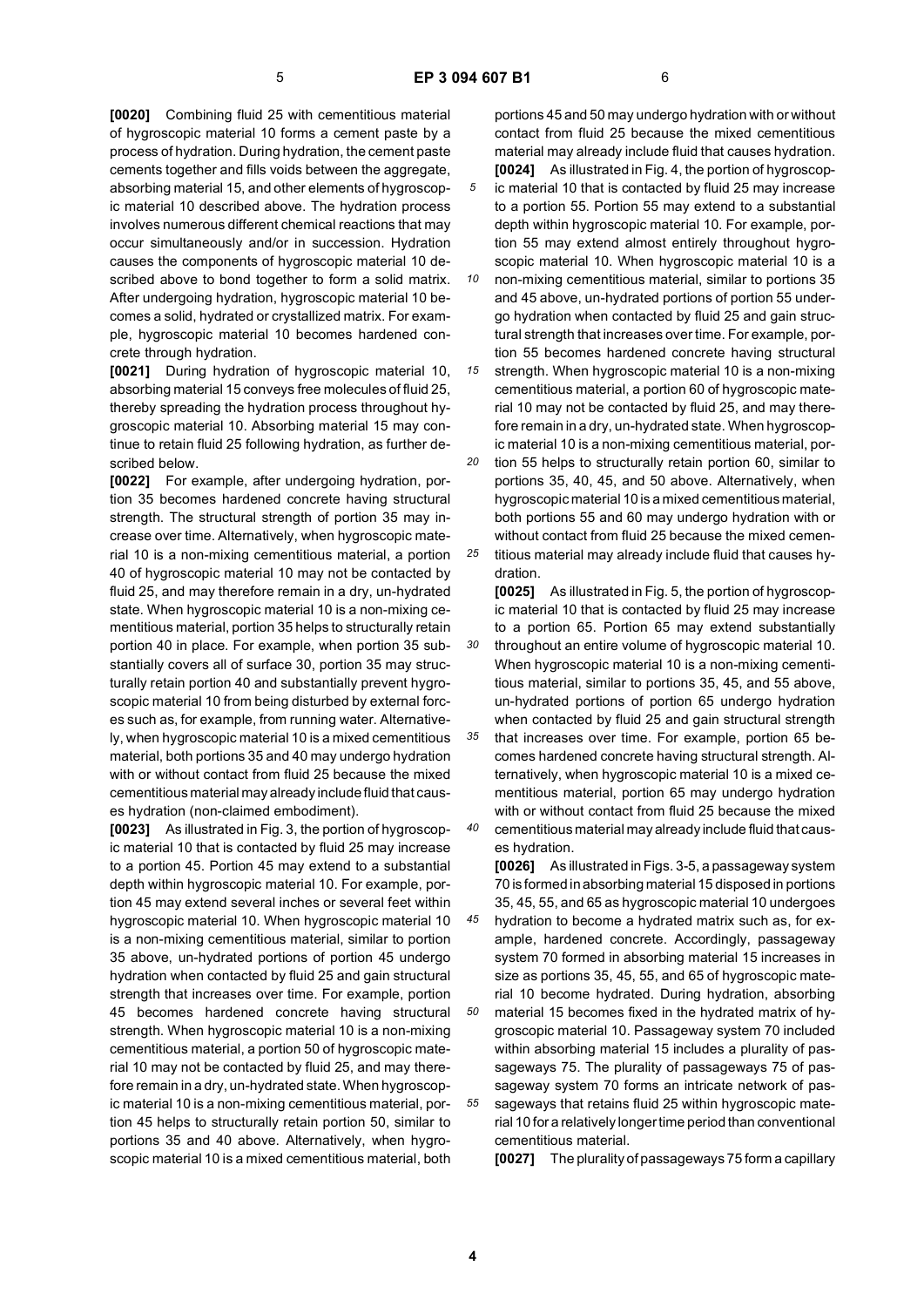*20*

*35*

*40*

system in absorbing material 15 that transfers fluid throughout the hydrated matrix of hygroscopic material 10. The capillary system forms due to intermolecular forces between fluid 25 and surfaces of the plurality of passageways 75 transporting fluid 25. The plurality of passageways 75 may have diameters sufficiently small enough so that a combination of surface tension caused by cohesion within fluid 25 and adhesive forces between fluid 25 and surfaces of the plurality of passageways 75 exert a force on fluid 25. Accordingly, these forces due to cohesion and adhesion cause fluid 25 to move through the capillary system of passageway system 70.

**[0028]** Absorbing material 15 disposed in hygroscopic material 10 may draw in fluid 25 disposed on any outside surface (e.g., surface 30) of hygroscopic material 10 through a wicking action. If absorbing material 15 is dry or relatively dry, absorbing material 15 may draw in fluid 25 through wicking action (e.g., capillary action). Absorbing material 15 may thereby absorb fluid 25 on any outside surface (e.g., surface 30) into hygroscopic material 10.

**[0029]** Hygroscopic material 10 may be used in any suitable application such as, for example, civil engineering works such as transportation and building structures, waterways, and infrastructure. As illustrated in Fig. 6, hygroscopic material 10 is used in an erosion mitigation system 85. Hygroscopic material 10 is placed around an abutment 90 and a footing 95, thereby mitigating erosion of a bridge substructure in the case of flooding by a rise in a water level 96 of a body of water 98.

#### Industrial Applicability

**[0030]** Hygroscopic material 10 may be used in any suitable construction or structural application involving absorbing a fluid. For example, hygroscopic material 10 may be used in any structural application such as, for example, transportation and building structures, waterways, and infrastructure, in which cementitious material is used and/or water is absorbed. Hygroscopic material 10 is used in construction applications for mitigating erosion such as, for example, levees, dikes, channels, and gravity walls.

**[0031]** Fig. 7 illustrates a method for using hygroscopic material 10. In step 100, when hygroscopic material 10 is a non-mixing cementitious material, hygroscopic material 10 is placed dry without mixing, with or without formwork 28. Alternatively, when hygroscopic material 10 is a mixed cementitious (non claimed embodiment), hygroscopic material 10 is placed as a mix using formwork 28. It is also contemplated that hygroscopic material 10 may be placed as a mix without using formwork 28. As illustrated in Fig. 6, hygroscopic material 10 is placed at a suitable location such as, for example, a bridge abutment.

**[0032]** Referring back to Fig. 7, in step 105, surface 30 of hygroscopic material 10 is exposed to fluid 25. Fluid 25 contacts portion 35 of surface 30. For example, fluid

25 may be rainwater or a light mist of water or construction compound sprayed by construction personnel. When hygroscopic material 10 is a non-mixing cementitious material, the hygroscopic material of portion 35 becomes hydrated after being contacted by fluid 25. When hygroscopic material 10 is a non-mixing cementitious material, portion 35 structurally retains portion 40 and substantially prevents hygroscopic material 10 from being disturbed

*10 15* by external forces. For example, if water level 96 of body of water 98 illustrated in Fig. 6 rises, portion 35 substantially prevents hygroscopic material 10 from washing away. Alternatively, when hygroscopic material 10 is a mixed cementitious material (non-claimed embodiment) both portions 35 and 40 undergo hydration with or without contact from fluid 25.

**[0033]** During hydration of hygroscopic material 10, absorbing material 15 conveys free molecules of fluid 25, thereby spreading the hydration process throughout hygroscopic material 10. Absorbing material 15 continues to retain fluid 25 following hydration, thereby increasing a weight of hygroscopic material 10 when fluid 25 is absorbed by absorbing material 15. Absorbing material 15 continues to retain fluid 25 following hydration, until a point in time in which evaporation or some other removal

*25 30* of fluid 25 from absorbing material 15 may occur. If evaporation occurs and substantially all fluid 25 evaporates from absorbing material 15, absorbing material 15 becomes dry. Subsequently, if fluid 25 again moves into absorbing material 15, absorbing material 15 will re-ab-

sorb fluid 25. For example, if absorbing material 15 is substantially fully dry or partially dry, absorbing material 15 may re-absorb fluid 25. Absorbing material 15 continues the cycle of absorbing and releasing fluid 25 based on the presence, movement, and/or evaporation of fluid

25 in hygroscopic material 10. Fluid 25 may also be removed from absorbing material 15 during hydration of hygroscopic material 10. It is contemplated that fluid 25 may be removed from absorbing material 15 by other methods other than evaporation such as, for example, being exposed to a vacuum or other activities suitable

*45 50 55* for removing fluid 25 from hygroscopic material 10. **[0034]** Referring back to Fig. 7, in step 110, the portion of hygroscopic material 10 that is contacted by fluid 25 increases to portion 45 as fluid 25 moves further into hygroscopic material 10. Fluid 25 may be, for example, rainwater that seeps into hygroscopic material 10. Also for example, fluid 25 may be portions of body of water 98 if water level 96 illustrated in Fig. 6 rises. Absorbing material 15 becomes fixed in the hydrated matrix of hygroscopic material 10. The plurality of passageways 75 of passageway system 70 are formed within absorbing material 15 that is fixed in the hydrated matrix of hygroscopic material 10. The number of passageways 75 increases and passageway system 70 expands in size to extend throughout portion 45. When hygroscopic material 10 is a non-mixing cementitious material, some of fluid 25 causes portion 45 to hydrate. When hygroscopic material 10 is a non-mixing cementitious material, portion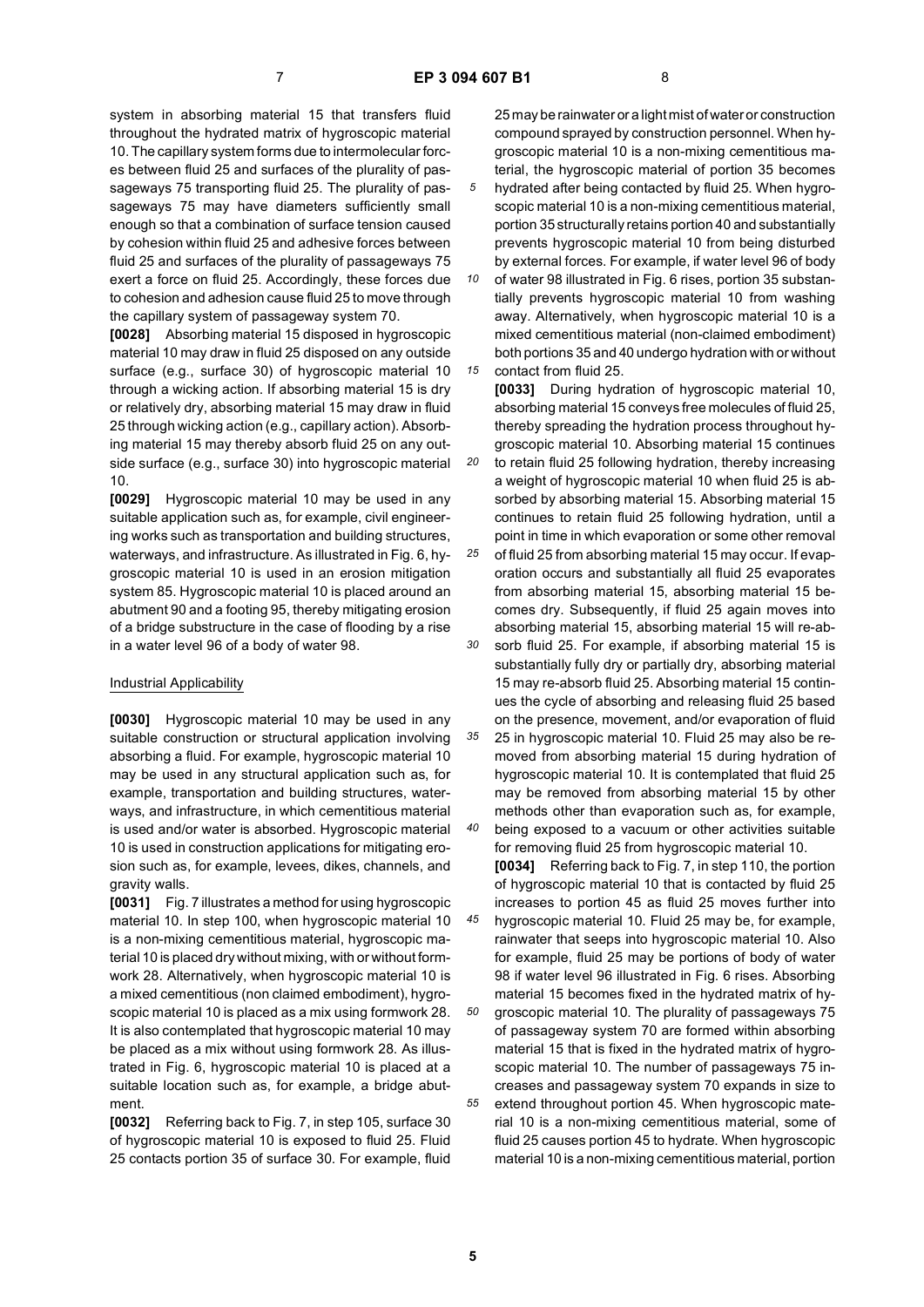45 structurally retains portion 50 and substantially prevents hygroscopic material 10 from being disturbed by external forces. Alternatively, when hygroscopic material 10 is a mixed cementitious material (non-claimed embodiment), both portions 45 and 50 undergo hydration with or without contact from fluid 25. Also, some of fluid 25 is absorbed by absorbing material 15, as discussed in step 125 below. Further, some of fluid 25 moves under pressure through the plurality of passageways 75 of passageway system 70, as discussed below.

**[0035]** In step 115, the portion of hygroscopic material 10 that is contacted by fluid 25 increases to portion 55 as fluid 25 moves further into hygroscopic material 10. Absorbing material 15 becomes fixed in the enlarging hydrated matrix of portion 55 of hygroscopic material 10. The number of passageways 75 increases and passageway system 70 expands in size to extend throughout portion 55. When hygroscopic material 10 is a non-mixing cementitious material, some of fluid 25 causes portion 55 to hydrate. When hygroscopic material 10 is a nonmixing cementitious material, portion 55 structurally retains portion 60 and substantially prevents hygroscopic material 10 from being disturbed by external forces. Alternatively, when hygroscopic material 10 is a mixed cementitious material (non-claimed embodiment), both portions 55 and 60 undergo hydration with or without contact from fluid 25. Also, some of fluid 25 is absorbed by absorbing material 15 fixed in the hydrated matrix of hygroscopic material 10, as discussed in step 140 below. Further, some of fluid 25 moves under pressure through the plurality of passageways 75 of passageway system 70, as discussed below.

**[0036]** In step 120, the portion of hygroscopic material 10 that is contacted by fluid 25 increases to portion 65 as fluid 25 moves through substantially all of hygroscopic material 10. Absorbing material 15 becomes fixed in the enlarging hydrated matrix of portion 65 of hygroscopic material 10. The number of passageways 75 increases and passageway system 70 expands in size to extend throughout portion 65. When hygroscopic material 10 is a non-mixing cementitious material, some of fluid 25 causes portion 65 to hydrate. Alternatively, when hygroscopic material 10 is a mixed cementitious material (nonclaimed embodiment), portion 65 undergoes hydration with or without contact from fluid 25. Also, some of fluid 25 is absorbed by absorbing material 15 fixed in the hydrated matrix of hygroscopic material 10, as discussed in step 155 below. Further, some of fluid 25 moves under pressure through the plurality of passageways 75 of passageway system 70, as discussed below.

**[0037]** When hygroscopic material 10 is a non-mixing cementitious material, it is contemplated that some of the processes described above in steps 105, 110, 115, and 120 may occur nearly simultaneously, depending on the time period in which fluid 25 moves through hygroscopic material 10. For example, if fluid 25 moves rapidly through hygroscopic material 10, many of the processes described above in steps 105, 110, 115, and 120 may

occur nearly simultaneously when hygroscopic material 10 is a non-mixing cementitious material. Alternatively, for example, if fluid 25 moves slowly through hygroscopic material 10, the processes described above in steps 105,

*5* 110, 115, and 120 may occur at separate times in succession when hygroscopic material 10 is a non-mixing cementitious material (as explained further below). **[0038]** The hydrated matrix of hygroscopic material 10

gains strength over time. For example, the hydrated matrix of hygroscopic material 10 may reach a compressive

strength of between about 10 MPa (1,500 psi) and about 34.5 MPa (5,000 psi).

*15* **[0039]** In step 125, and as referred to above in relation to step 115, some of fluid 25 is absorbed by absorbing material 15 fixed in the hydrated matrix of portion 45 of hygroscopic material 10. As absorbing material 15 absorbs fluid 25, a weight of absorbing material 15 increases, thereby increasing a weight of hygroscopic material 10. As fluid 25 is absorbed by or removed from absorbing

*20* material 15, a volume or size of the hydrated matrix of hygroscopic material 10 will remain substantially the same (except, e.g., initial minor expansion and/or shrinkage). Therefore, as fluid 25 is absorbed into absorbing material 15 of hygroscopic material 10, the weight of hy-

*25* groscopic material 10 increases (because a volume or size of the hydrated matrix of hygroscopic material 10 remains substantially constant as fluid 25 is absorbed). Similarly, as fluid 25 is removed from absorbing material 15 of hygroscopic material 10, the weight of hygroscopic

*30* material 10 decreases (because a volume or size of the hydrated matrix of hygroscopic material 10 remains substantially constant as fluid 25 is removed). One of three events may occur in relation to step 125. In a first case, absorbing material 15 of portion 45 retains a constant

*35 40* amount of fluid 25, thereby maintaining a constant weight (e.g., absorbing material 15 remains at the weight of step 125). In a second case, absorbing material 15 of portion 45 releases fluid 25, thereby decreasing in weight and decreasing the weight of hygroscopic material 10. In this second case, fluid 25 is removed from absorbing material 15, for example, by evaporation into the air adjacent to hygroscopic material 10 via passageway system 70. In this second case, absorbing material 15 of portion 45

*45 50 55* may return to a substantially dry state (e.g., moving from step 125 back toward step 110, as illustrated in Fig. 7). In a third case, additional fluid 25 is absorbed by absorbing material 15 fixed in the hydrated matrix of portion 45 of hygroscopic material 10 (e.g., moving from step 125 toward step 130, as illustrated in Fig. 7). It is also contemplated that absorbing material 15 may absorb or release varying amount of fluid 25 between steps 110, 125, 130, and 135 (e.g., release fluid 25 and move from step 125 toward 110, but begin absorbing fluid 25 again before step 110 is reached and instead move back toward step 125, as illustrated in Fig. 7).

**[0040]** In step 130, because absorbing material 15 has absorbed additional fluid 25, a weight of absorbing material 15 is increased further, thereby further increasing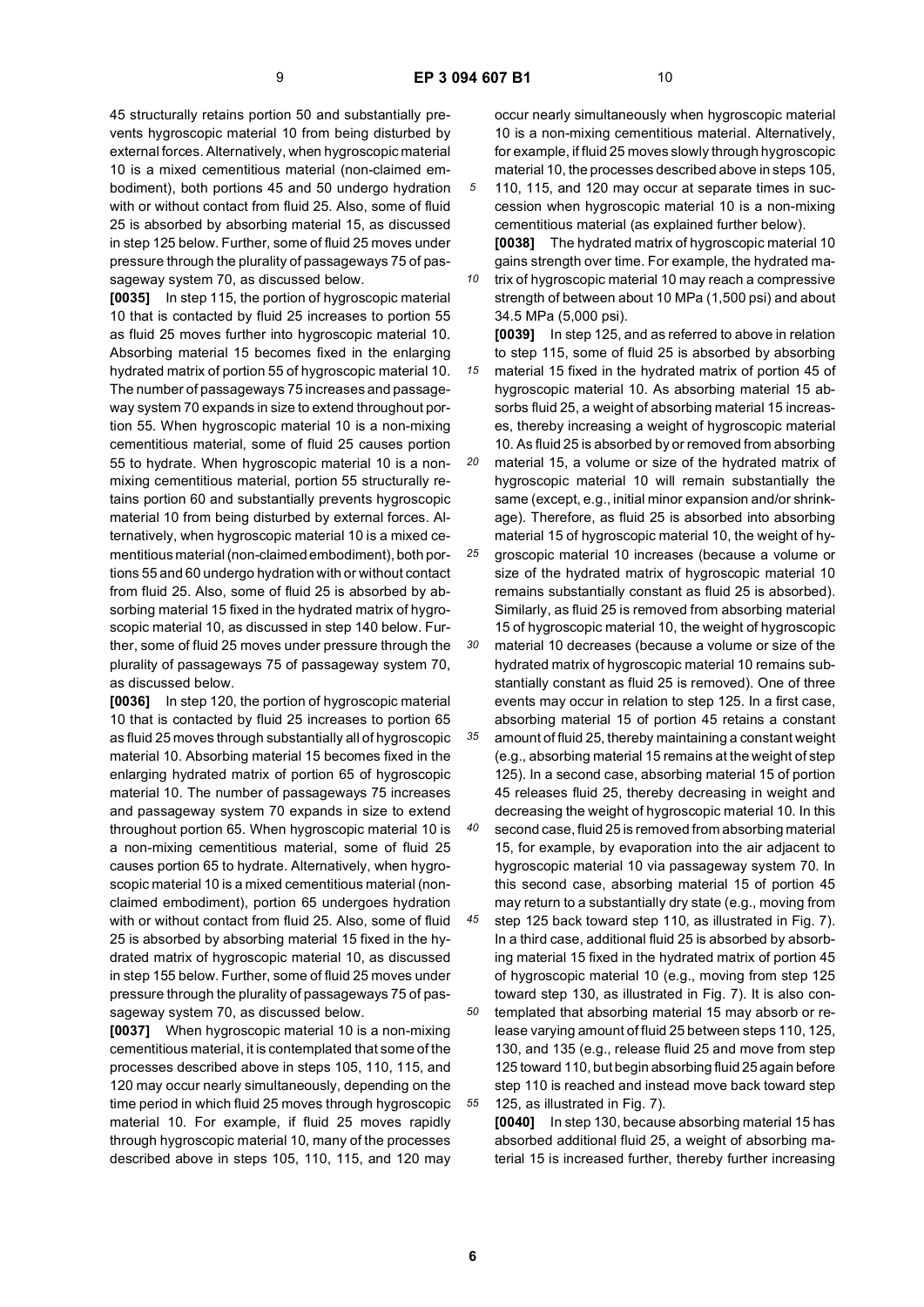*30*

a weight of hygroscopic material 10. One of three events similar to the events of the three cases described above for step 125 may then occur: a substantially constant amount of fluid 25 is retained and thereby a constant weight is maintained; fluid 25 is released and a weight of absorbing material 15 decreases and the weight of step 125 may be reached (e.g., moving from step 130 back toward step 125, as illustrated in Fig. 7); or additional fluid 25 is absorbed by absorbing material 15 fixed in the hydrated matrix of portion 45 of hygroscopic material 10 (e.g., moving from step 130 toward step 135, as illustrated in Fig. 7).

**[0041]** In step 135, absorbing material 15 fixed in the hydrated matrix of portion 45 of hygroscopic material 10 has absorbed a maximum amount of fluid 25. A weight of absorbing material 15 in step 135 is therefore higher than the weight of absorbing material 15 in step 130. Absorbing material 15 either: holds the maximum amount of fluid 25 and thereby remains at a constant weight, or fluid 25 is released and a weight of absorbing material 15 decreases and the weight of step 130 may be reached (e.g., moving from step 135 back toward step 130, as illustrated in Fig. 7).

**[0042]** During steps 125, 130, and 135, fluid 25 may also move through passageway system 70 or into portion 55.

**[0043]** Steps 140, 145, and 150 for portion 55 are similar to steps 125, 130, and 135 above for portion 45. Therefore, in steps 140, 145, and 150, a variable amount of fluid 25 is absorbed by absorbing material 15 fixed in the hydrated matrix of portion 55 of hygroscopic material 10. During steps 140, 145, and 150, fluid 25 may also move through passageway system 70 or into portion 65. **[0044]** Steps 155, 160, and 165 for portion 65 are similar to steps 125, 130, and 135 above for portion 45. Therefore, in steps 155, 160, and 165, a variable amount of fluid 25 is absorbed by absorbing material 15 fixed in the hydrated matrix of portion 65 of hygroscopic material 10. During steps 155, 160, and 165, fluid 25 may move via passageway system 70 throughout substantially all of hygroscopic material 10.

**[0045]** Therefore, when hygroscopic material 10 is a non-mixing cementitious material, varying amounts of fluid 25 may move through hygroscopic material 10 as a size of the hydrated matrix due to contact with fluid 25 increases (e.g., portions 45, 55, and 65). Also, when hygroscopic material 10 is either a non-mixing cementitious material or a mixed cementitious material (non-claimed embodiment), a varying amount of fluid 25 is absorbed by absorbing material 15.

**[0046]** For example, when hygroscopic material 10 is a non-mixing cementitious material, hygroscopic material 10 is in a substantially dry state (e.g., step 100). Also, for example, hygroscopic material 10 may be in a partially hydrated state (e.g., some portions of hygroscopic material 10 are hydrated) or a substantially fully hydrated state in which absorbing material 15 has absorbed substantially no fluid 25 (e.g., steps 105, 110, 115, and 120)

when hygroscopic material 10 is a non-mixing cementitious material. Additionally, for example, hygroscopic material 10 may be in a partially hydrated state (e.g., some portions of hygroscopic material 10 are hydrated) in which absorbing material 15 has only partially absorbed fluid 25 (e.g., steps 125, 130, 140, and 145) when hygroscopic material 10 is a non-mixing cementitious material. Also, for example, hygroscopic material 10 may

*10* be in a partially hydrated state (e.g., some portions of hygroscopic material 10 are hydrated) in which absorbing material 15 has substantially fully absorbed fluid 25 to a maximum amount (e.g., steps 135 and 150) when hygro-

*15* scopic material 10 is a non-mixing cementitious material. Further, for example, hygroscopic material 10 may be in a substantially fully hydrated state in which absorbing material 15 has only partially absorbed fluid 25 (e.g., steps 155 and 160) when hygroscopic material 10 is a

*20* non-mixing cementitious material. Additionally, for example, hygroscopic material 10 may be in a substantially fully hydrated state in which absorbing material 15 has substantially fully absorbed fluid 25 to a maximum amount (e.g., step 165) when hygroscopic material 10 is a non-mixing cementitious material.

*25* **[0047]** Alternatively, for example, when hygroscopic material 10 is a mixed cementitious material (nonclaimed embodiment), hygroscopic material 10 may be in a hydrating or substantially fully hydrated state in which absorbing material 15 contains substantially no fluid 25 (e.g., steps 100, 105, 110, 115, and 120). Also, for ex-

ample, hygroscopic material 10 may be in a hydrating or substantially fully hydrated state in which absorbing material 15 has only partially absorbed fluid 25 (e.g., steps 125, 130, 140, 145, 155, and 160) when hygroscopic material 10 is a mixed cementitious material. Further, for example, hygroscopic material 10 may be in a hydrating

*35* or substantially fully hydrated state in which absorbing material 15 has substantially fully absorbed fluid 25 to a maximum amount (e.g., steps 135, 150, and 165) when hygroscopic material 10 is a mixed cementitious material.

*40* **[0048]** Accordingly, as illustrated in Fig. 7, absorbing material 15 of hygroscopic material 10 absorbs and releases a varying amount of fluid 25 not used in hydration to change the weight of hygroscopic material 10. As absorbing material 15 absorbs an increasing amount of fluid

*45* 25, a weight of hygroscopic material 10 increases. As fluid 25 is removed from absorbing material 15, a weight of hygroscopic material 10 decreases. Absorbing material 15 may temporarily absorb fluid 25 because absorbing material 15 may both absorb and release fluid 25

*50* (e.g., fluid 25 is removed), and may re-absorb fluid 25. In contrast, some or substantially all of fluid 25 used in the hydration process may not be temporarily absorbed because it may not be released or removed after hydration.

*55* **[0049]** Internal movement (e.g., during hydration) of fluid 25 through the plurality of passageways 75 of passageway system 70 is caused due to drawing action from absorbing material 15 and/or cement binder disposed in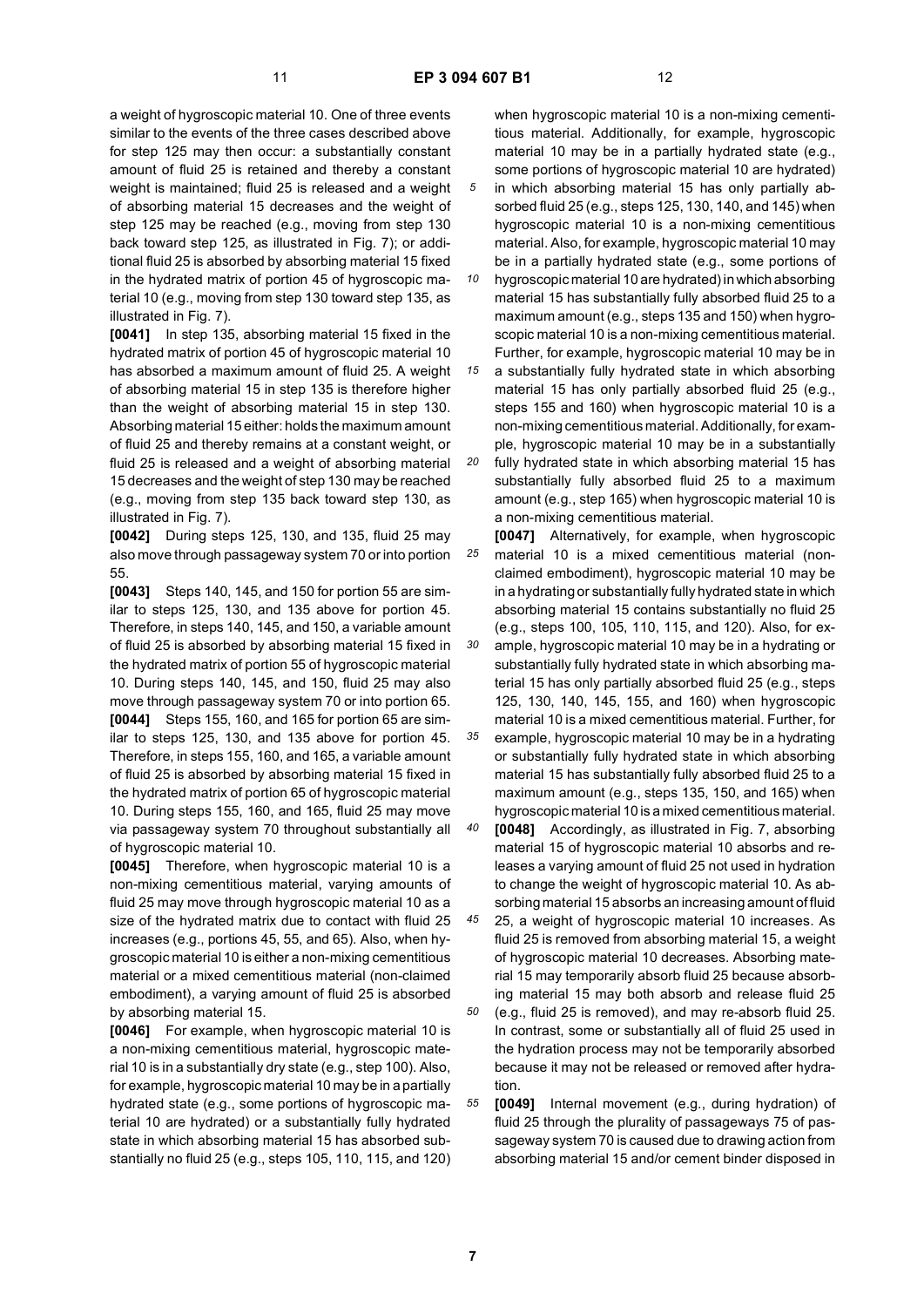hygroscopic material 10. Following hydration, fluid 25 is drawn through the plurality of passageways 75 of passageway system 70 formed in absorbing material 15. Absorbing material 15 disposed in hygroscopic material 10 may draw in fluid 25 disposed on any outside surface (e.g., surface 30) of hygroscopic material 10 through wicking action. The drawing action and/or wicking action of absorbing material 15 may cause various locations of high pressure and low pressure (e.g., a high pressure portion A and a low pressure portion B, as illustrated in Fig. 5). Fluid 25 moves via one or more of the plurality of passageways 75 of passageway system 70 from high pressure portion A of absorbing material 15 to low pressure portion B of absorbing material 15. Movement between areas of absorbing material 15 having different pressures via passageway system 70 helps in the absorption and transportation of fluid 25 throughout hygroscopic material 10. Also, it is contemplated that an external hydrostatic pressure (e.g., that is a pressure that is greater than a pressure of fluid 25 disposed in hygroscopic material 10) produced at a source located outside of hygroscopic material 10 and exerted on hygroscopic material 10 may create a pressurized system within passageway system 70 that moves fluid 25 (that is at a pressure that is lower than the external hydrostatic pressure) through hygroscopic material 10. For example, external hydrostatic pressure P, as illustrated in Fig. 5, may create a pressurized system within passageway system 70 that moves fluid 25.

**[0050]** The plurality of passageways 75 of passageway system 70 forms an intricate network of passageways that retains fluid 25 within hygroscopic material 10 for a relatively longer time period than conventional cementitious material before, during, and after hydration. Because passageway system 70 retains fluid 25 within hygroscopic material 10 for a relatively longer time period than conventional cementitious material, a weight of hygroscopic material 10 is further increased as compared to conventional cementitious material due to this increased retention of fluid 25.

**[0051]** Hygroscopic material 10, used dry (e.g., nonmixing), produces less heat during hydration, and therefore produces relatively less cracking and/or fracturing in hygroscopic material 10, as compared to the hydration of conventional cementitious material. Fluid 25 moves via passageways 75, thereby contacting un-hydrated binder disposed in hygroscopic material 10 and initiating hydration of that un-hydrated binder. Because this process is based on the travel of fluid 25 (e.g., the rate of travel and/or the direction of travel), the hydration process occurs sequentially (e.g., not all at the same time), thereby reducing the amount of heat caused by the hydration process. Accordingly, the heat produced during hydration is reduced, thereby reducing the amount of fracturing and/or cracks produced in hygroscopic material 10 during hydration. Therefore, less fracturing and/or cracks are produced in hygroscopic material 10 during hydration, as compared to conventional cementitious

material.

**[0052]** If water level 96 of body of water 98 illustrated in Fig. 6 rises, for example, fluid 25 may come from body of water 98. When hygroscopic material 10 is a non-mixing cementitious material, portions of hygroscopic material 10 are already hydrated (e.g., portions 35, 45, and/or 65) so that hydrated surface portions retain un-hydrated portions (e.g., portions 40, 50, 60) in place against being washed away. Alternatively, when hygroscopic material

*10* 10 is a mixed cementitious material (non-claimed embodiment), substantially all portions of hygroscopic material 10 undergo hydration with or without contact from fluid 25. Body of water 98 provides fluid 25 that moves into hygroscopic material 10 when hygroscopic material

*15* 10 is a non-mixing cementitious material or a mixed cementitious material. Hygroscopic material 10 gains strength and increases in weight as described above, increasing capacity to resist external forces and thereby mitigating erosion of abutment 90 and/or footing 95 illus-

*20* trated in Fig. 6. As illustrated in Fig. 6, hygroscopic material 10 is placed below a potential scour elevation 94. Potential scour elevation 94 may be a designed washout limit that may be empirically determined for a given structure or location. Installed hygroscopic material 10 that is

*25* placed below potential scour elevation 94, as illustrated in Fig. 6, protects abutment 90 and/or footing 95 from being scoured during erosion caused by increased flow of body of water 98.

*30* **[0053]** Because absorbing material 15 of hygroscopic material 10 increases in weight based on absorbing and re-absorbing fluid 25, hygroscopic material 10 increases in weight to resist external forces. Accordingly, hygroscopic material 10 mitigates erosion caused by external forces such as, for example, running water, ocean tides,

*35* and/or rising water. Also, hygroscopic material 10 may be placed quickly and immediately gain strength and weight when exposed to fluid 25, which may include liquid that may cause external forces leading to erosion such as, for example, running water, ocean tides, and/or rising

*40* water. Hygroscopic material 10 therefore absorbs and/or re-absorbs fluid 25 to increase in weight, thereby increasing capacity to resist external forces to mitigate erosion at desired locations such as, for example, coastal areas, structural footings and abutments, river banks, low-lying

*45* soil, areas with high water tables, and areas located in flood plains.

**[0054]** Other embodiments will be apparent to those skilled in the art from consideration of the specification and practice of the disclosed method and material. It is intended that the specification and examples be considered as exemplary only, with a true scope being indicated by the following claims.

#### *55* **Claims**

**1.** A method for mitigating erosion at a location subject to flooding, comprising: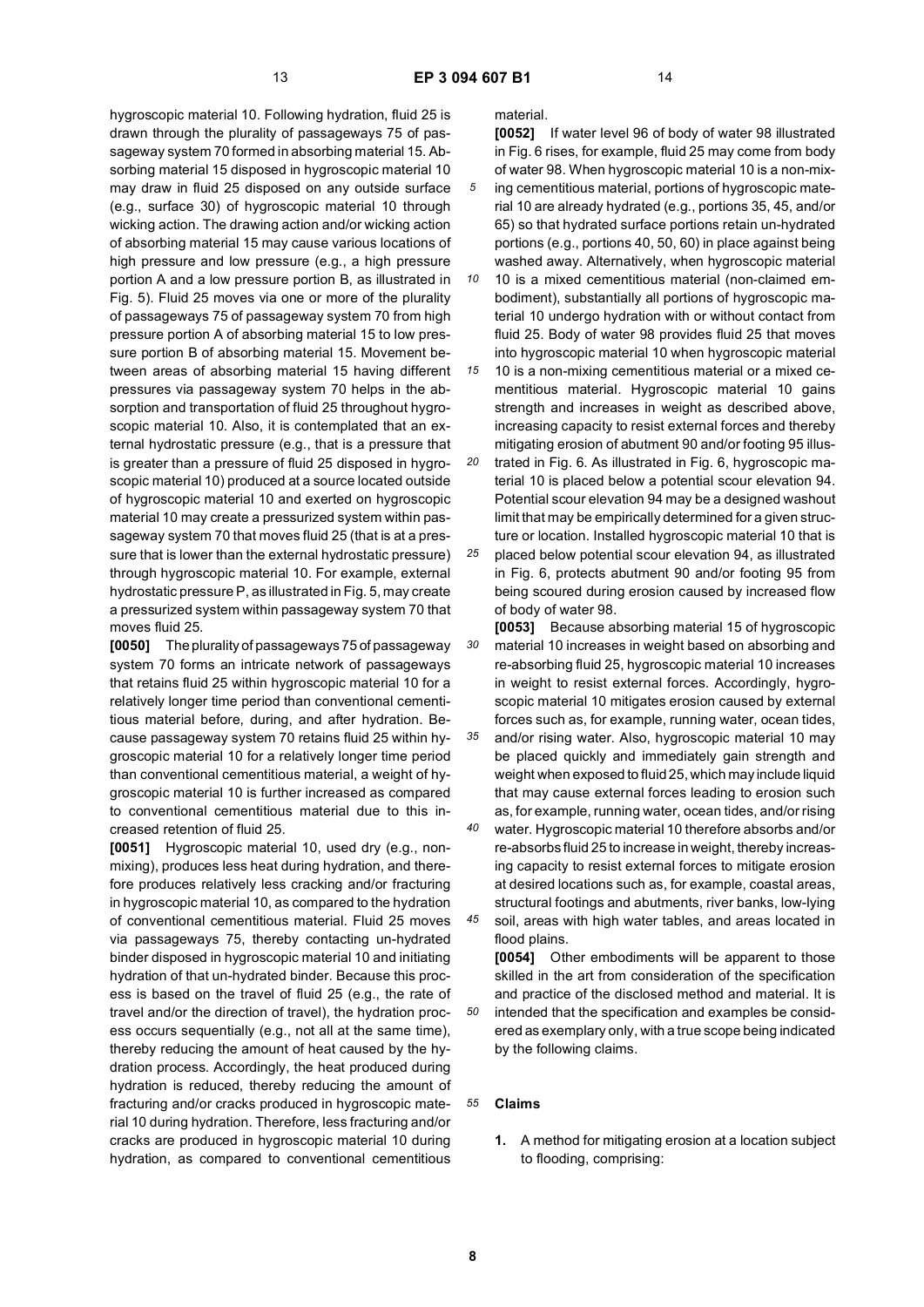*10*

*30*

*35*

*40*

*50*

providing a non-mixing, dry cementitious material, the cementitious material including an aggregate material and a super-absorbent material, the super-absorbent material being more absorbent than the aggregate material, and the super-absorbent material being dispersed throughout the cementitious material, and comprising a plurality of tubular-shaped fibers; upon exposure to a fluid (25), absorbing the fluid

(25) into the super-absorbent material and starting the hydration process of the cementitious material, causing at least a portion (35) of the components of the material to form a solid matrix; and

*15* retaining the fluid (25) in the super-absorbent material after hydration of the cementitious material, wherein

*20 25* the plurality of tubular-shaped fibers that convey fluid (25) create a plurality of passageways (75) that extend through the cementitious material that convey fluid (25) through an inside of the tubular-shaped fiber, allowing the portion of material that is contacted by fluid (25) and is hydrated to increase and gain strength over time.

- **2.** The method of claim 1, further comprising removing substantially all of the fluid (25) from the super-absorbent material after retaining the fluid (25) in the super-absorbent material after hydration of the cementitious material.
- **3.** The method of claim 2, wherein removing the fluid (25) from the super-absorbent material includes evaporation of the fluid (25) from the super-absorbent material.
- **4.** The method of claim 1, wherein:

the cementitious material is concrete; and the fluid (25) is water.

**5.** The method of claim 1, further comprising:

*45* removing substantially all of the fluid (25) from the super-absorbent material after retaining the fluid (25) in the super-absorbent material after hydration of the cementitious material; and re-absorbing the fluid (25) or another fluid (25) into the super-absorbent material after removing substantially all of the fluid (25).

### **Patentansprüche**

*55* **1.** Verfahren zum Abschwächen von Erosion an einer Überflutungsstelle, umfassend:

Bereitstellen eines nicht mischenden, trockenen

zementartigen Materials, wobei das zementartige Material ein Aggregatmaterial und ein superabsorbierendes Material einschließt, das superabsorbierende Material absorbierender als das Aggregatmaterial ist und das superabsorbierende Material überall in dem zementartigen Material dispergiert ist und umfassend mehrere röhrenförmige Fasern;

bei Aussetzung an ein Fluid (25), Absorbieren des Fluids (25) in das superabsorbierende Material und Starten des Hydrationsvorgangs des zementartigen Materials, wobei wenigstens ein Anteil (35) der Komponenten des Materials veranlasst wird, eine feste Matrix auszubilden; und Zurückhalten des Fluids (25) in dem superabsorbierenden Material nach der Hydration des zementartigen Materials, wobei

die mehreren röhrenförmigen Fasern, die Fluid (25) fördern, mehrere Durchgänge (75) erzeugen, die sich durch das zementartige Material erstrecken, die Fluid (25) durch ein Inneres der röhrenförmigen Faser fördern, was dem Anteil des Materials, der durch Fluid (25) berührt wird und hydratisiert wird, ermöglicht, zuzunehmen und mit der Zeit an Festigkeit zu gewinnen.

- **2.** Verfahren nach Anspruch 1, ferner umfassend ein Entfernen im Wesentlichen des gesamten Fluids (25) aus dem superabsorbierenden Material nach Zurückhalten des Fluids (25) in dem superabsorbierenden Material nach der Hydration des zementartigen Materials.
- **3.** Verfahren nach Anspruch 2, wobei das Entfernen des Fluids (25) aus dem superabsorbierenden Material eine Verdampfung des Fluids (25) aus dem superabsorbierenden Material einschließt.
- **4.** Verfahren nach Anspruch 1, wobei:

das zementartige Material Beton ist; und das Fluid (25) Wasser ist.

**5.** Verfahren nach Anspruch 1, ferner umfassend:

Entfernen im Wesentlichen des gesamten Fluids (25) aus dem superabsorbierenden Material nach Zurückhalten des Fluids (25) in dem superabsorbierenden Material nach der Hydration des zementartigen Materials; und erneutes Absorbieren des Fluids (25) oder eines anderen Fluids (25) in das superabsorbierende Material nach Entfernen im Wesentlichen des gesamten Fluids (25).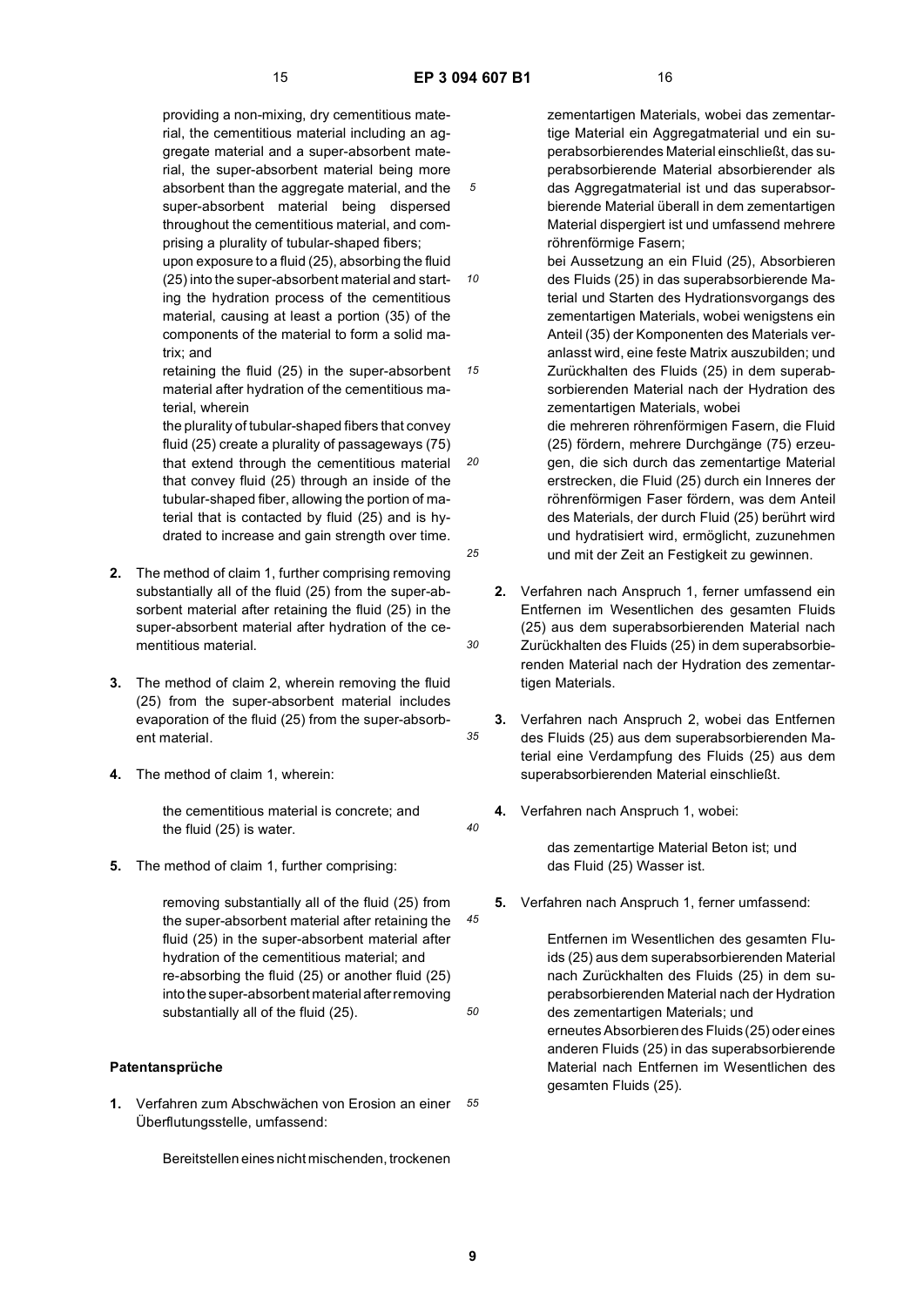*10*

*15*

### **Revendications**

**1.** Procédé d'atténuation de l'érosion à un emplacement susceptible d'être inondé, comprenant :

> la fourniture d'un matériau cimentaire sec non mélangeur, le matériau cimentaire comportant un matériau d'agrégat et un matériau superabsorbant, le matériau superabsorbant étant plus absorbant que le matériau d'agrégat, et le matériau superabsorbant étant dispersé à travers le matériau cimentaire, et comprenant une pluralité de fibres de forme tubulaire ;

> lors de l'exposition à un fluide (25), l'absorption du fluide (25) dans le matériau superabsorbant et le démarrage du processus d'hydratation du matériau cimentaire, amenant au moins une partie (35) des composants du matériau à former une matrice solide ; et

*20* la rétention du fluide (25) dans le matériau superabsorbant après hydratation du matériau cimentaire,

*25 30* la pluralité de fibres de forme tubulaire transportant du fluide (25) créant une pluralité de passages (75) qui s'étendent à travers le matériau cimentaire transportant du fluide (25) à travers un intérieur de la fibre de forme tubulaire, permettant à la partie de matériau en contact avec du fluide (25) et hydratée d'augmenter et de gagner en résistance au fil du temps.

- *35* **2.** Procédé selon la revendication 1, comprenant en outre le retrait de la quasi-totalité du fluide (25) du matériau superabsorbant après la rétention du fluide (25) dans le matériau superabsorbant après l'hydratation du matériau cimentaire.
- *40* porte l'évaporation du fluide (25) du matériau supe-**3.** Procédé selon la revendication 2, dans lequel le retrait du fluide (25) du matériau superabsorbant comrabsorbant.
- **4.** Procédé selon la revendication 1, dans lequel :

*45* le matériau cimentaire est le béton ; et le fluide (25) est de l'eau.

**5.** Procédé selon la revendication 1, comprenant en outre :

> *55* la rétention de la quasi-totalité du fluide (25) du matériau superabsorbant après la rétention du fluide (25) dans le matériau superabsorbant après l'hydratation du matériau cimentaire ; et la réabsorption du fluide (25) ou d'un autre fluide (25) dans le matériau superabsorbant après le retrait de la quasi-totalité du fluide (25).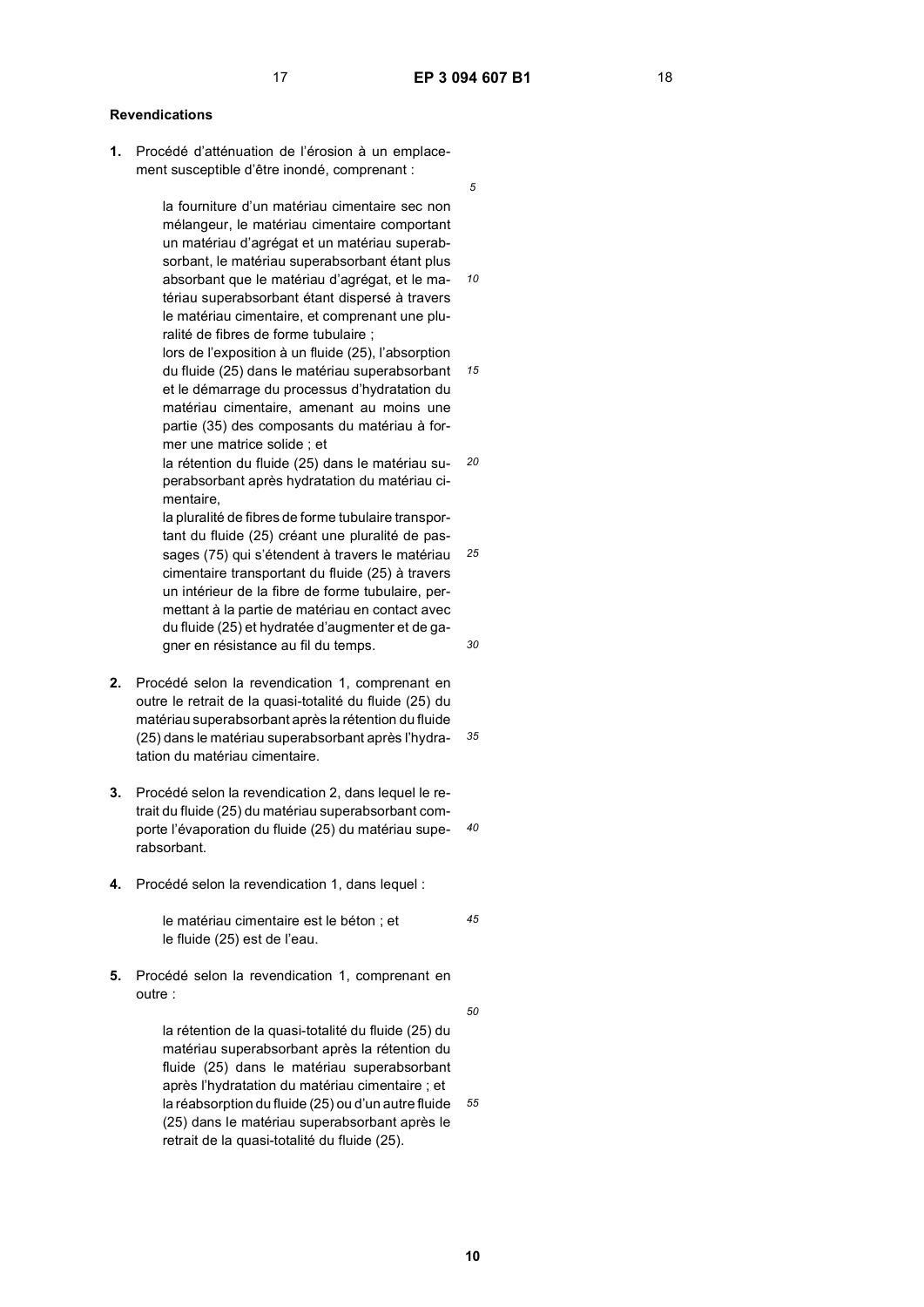

**FIG. 1** 

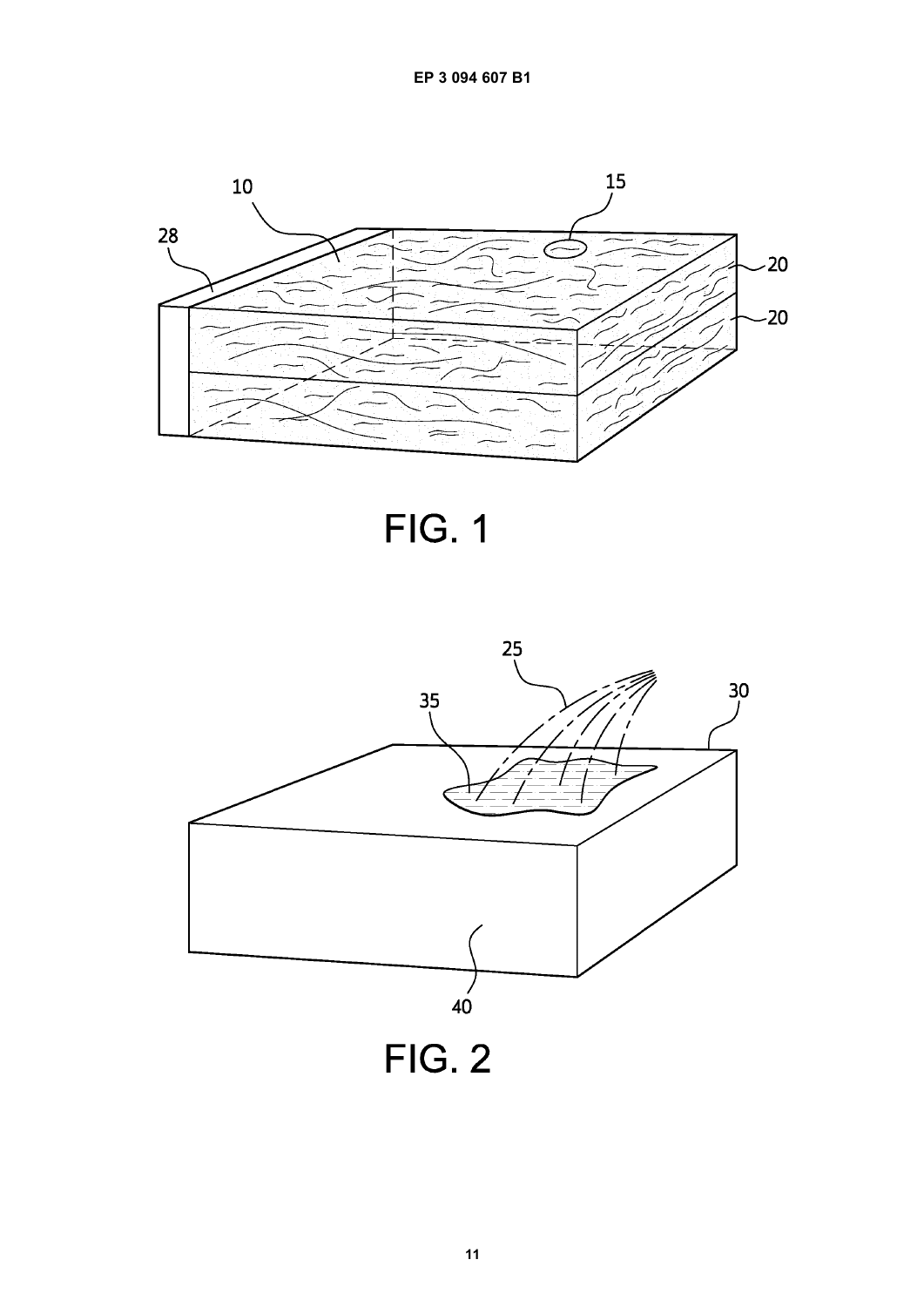

**FIG. 4**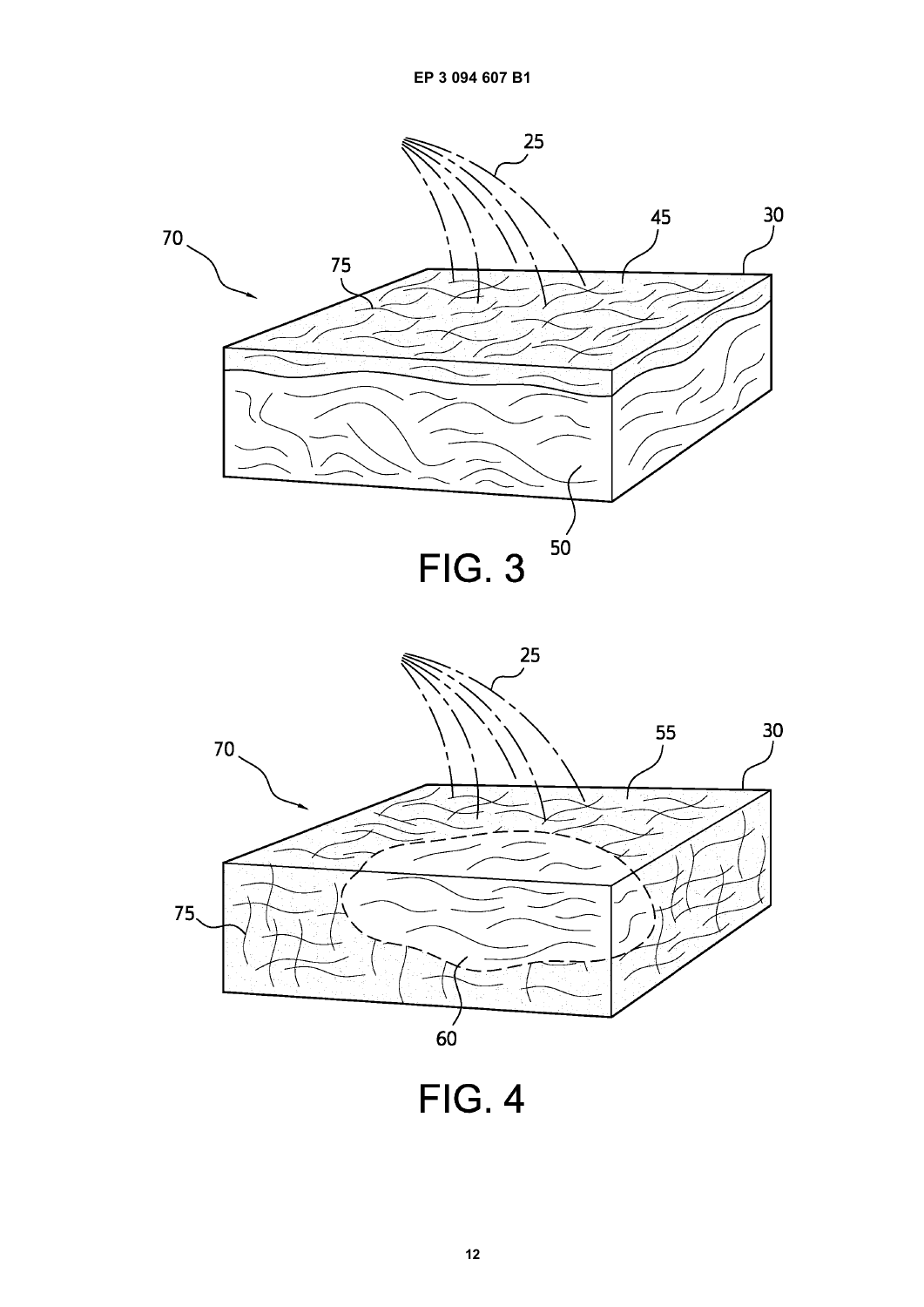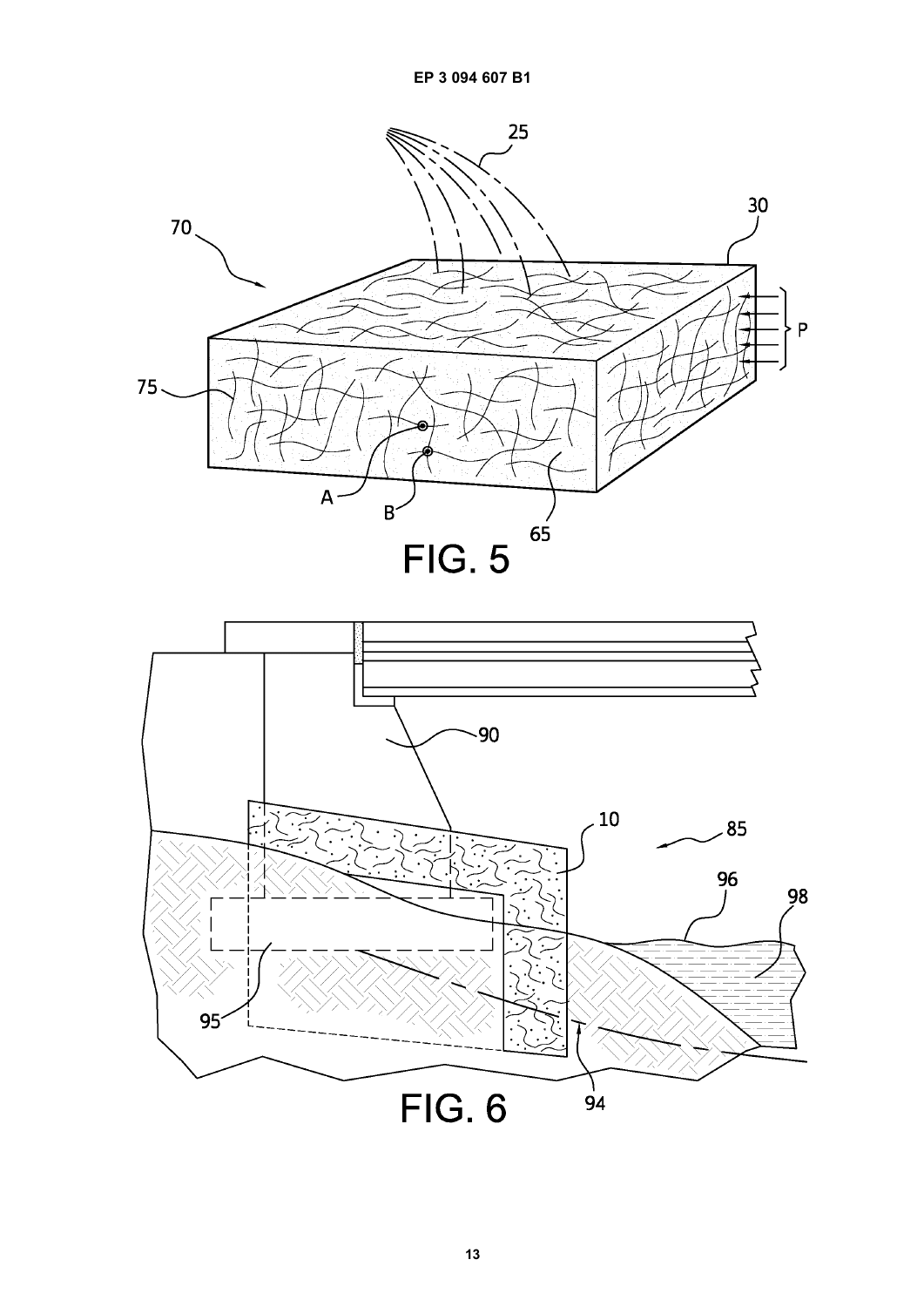

**EP 3 094 607 B1**